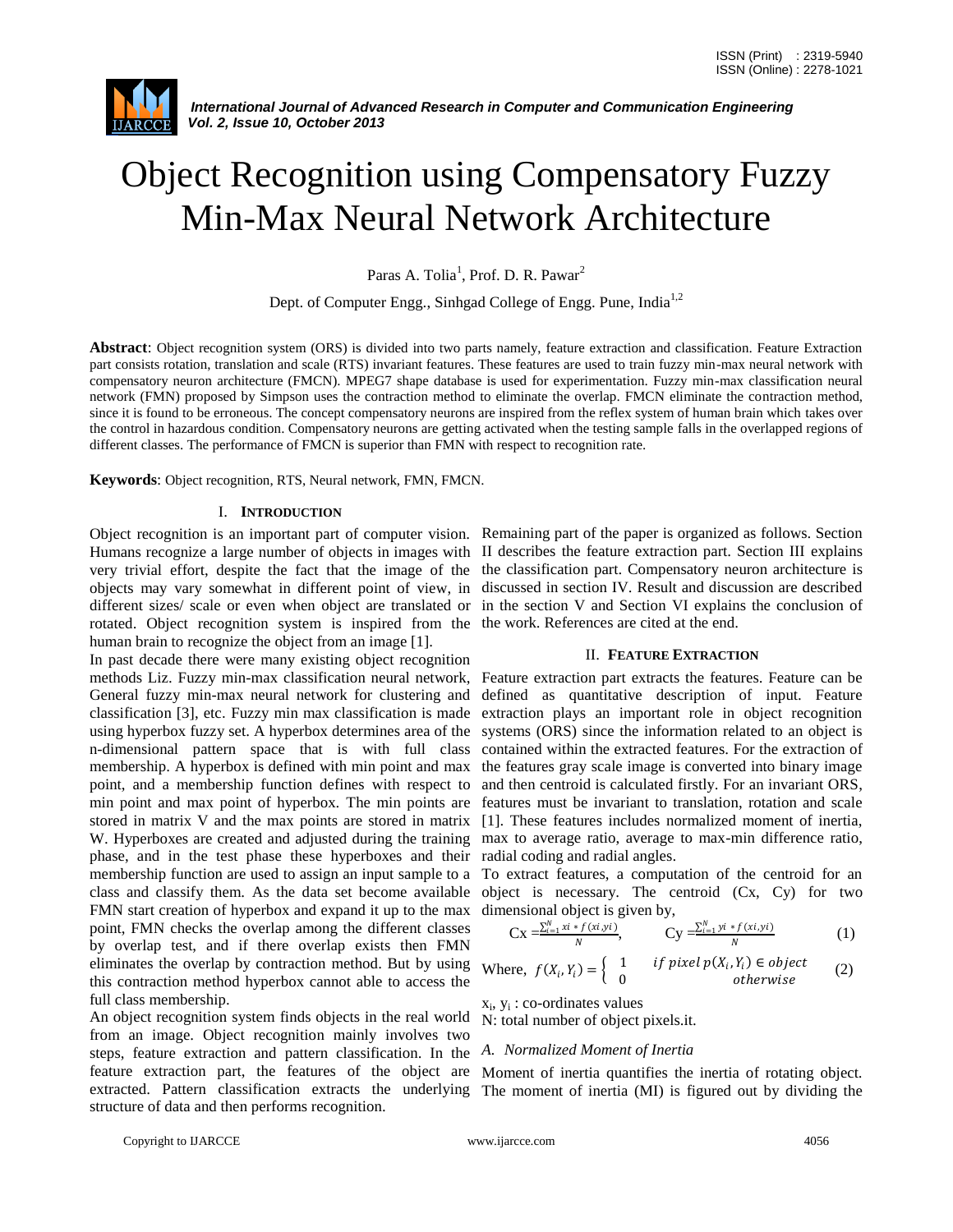

object into N-small pieces of mass m<sub>1</sub>, m<sub>2</sub>,.., m<sub>N</sub>, each piece Angles. If  $\theta > \pi$  then consider  $\theta$  as  $2\pi - \theta$ . If there is not at is at distance  $d_i$  from the axis of the rotation. MI is given by, all intensity changes then conceive  $\theta = 0$ .

$$
\mathbf{I} = \sum_{i=1...N} m_i d_i^2 \tag{3}
$$

In case of object in binary image, consider each pixel as unit pieces (i.e. m=1). Due to the bounded resolution of digitized image, a rotated object might not conserve the number of pixels. So there may be a chance to variation in moment of inertia but normalized moment of inertia reduces this problem. Normalized Moment of Inertia is invariant to rotation, translation and scale. The normalized moment of inertia (NMI) of an object is calculated by,

$$
I_N = \frac{1}{N^2} \sum_{i=1}^N d_i^2 = \frac{1}{N^2} \sum_{i=1}^N ((x_i - C_x)^2 + (y_i - C_y)^2)
$$
 (4)

Where (Cx, Cy) are centroid co-ordinates and xi, yi are object pixel co-ordinates. di is the pixel distance from centroid.

### *B. Max to Average Length Ratio*

Max to average length ratio is a ratio of maximum (dmax) distance of object pixels from centroid to the average pixel distance (davg) from centroid. MAR is,

$$
MAR = \frac{d_{max}}{d_{avg}}
$$
 (5)

### *C. Average to Max-Min Difference Ratio*

Average to max-min difference is a ratio of average pixel distance from centroid  $(d_{avg})$  to difference between maximum ( $d_{\text{max}}$ ) and minimum ( $d_{\text{min}}$ ) of pixel distance from centroid.

$$
AMMD = \frac{d_{avg}}{(d_{max} - d_{min})}
$$
 (6)

### *D. Radial Coding and Radial Angles*

The radial coding features are based on the fact that circle is the only geometrical shape that naturally and perfectly rotation invariant. Radial coding (RC) is calculated by counting the number of intensity changes on circular boundaries. Radial angles (RA) can be calculated as follow [9][12]:

1) Compute centroid of the object.

2) Generate K equal concentric  $C_i$  around the centroid of the object. The spacing is equal to the distance between centroid and furthest pixel of the object divided by K.

3) Count the number of intensity changes for each circular boundary (zero to one or one to zero).

4) Find the largest angles (θ) between the two intensity changes for every circle. This is called Radial



Fig. 1 Radial Coding and Radial Angles

#### III. **CLASSIFICATION**

Pattern classification is the key element for extracting the underlying structure of the data [3][4]. Classifier is used to determine the input output relationship. Neural network classifier that creates classes by aggregating several smaller fuzzy sets into a single fuzzy set class. Fuzzy min-max classification neural networks are made up of hyperbox fuzzy sets. A hyperbox defines a region of n-dimensional pattern space that has patterns with full class membership function. A hyperbox is defined by min point and max point, and membership function is defined with respect to hyperbox min-max points. The min-max (hyperbox) membership function combination defines a fuzzy set, hyperbox fuzzy sets are aggregated to form a single fuzzy set class, and the resulting structure fits naturally into a neural network framework; due to this, classification system is called a fuzzy min-max classification neural network.

Fuzzy min max classification algorithm has three steps process, they are as described below.

#### *A. Expansion*

In the expansion process, identify the hyperbox that can expand and expand it. If an expandable hyperbox cannot be found any more then add a new hyperbox for that class.

#### *B. Overlap Test*

Determines the overlap exists between any hyperboxes that actually belongs to the different classes.

#### *C. Contraction*

If there is an overlap exists between two hyperboxes that belongs to the different classes then eliminate the overlap by adjusting the each of the hyperboxes.

FMN retains information regarding the learned hyperboxes by storing their min-max points. Hyperbox min-max points represent the acquired knowledge. It is analyzed that contraction process involved in the learning algorithm modifies these min-max points to remove ambiguity in the overlapped classes. This creates classification errors for the learned data itself. Below figure 2 depicts a hyperbox overlap case [10].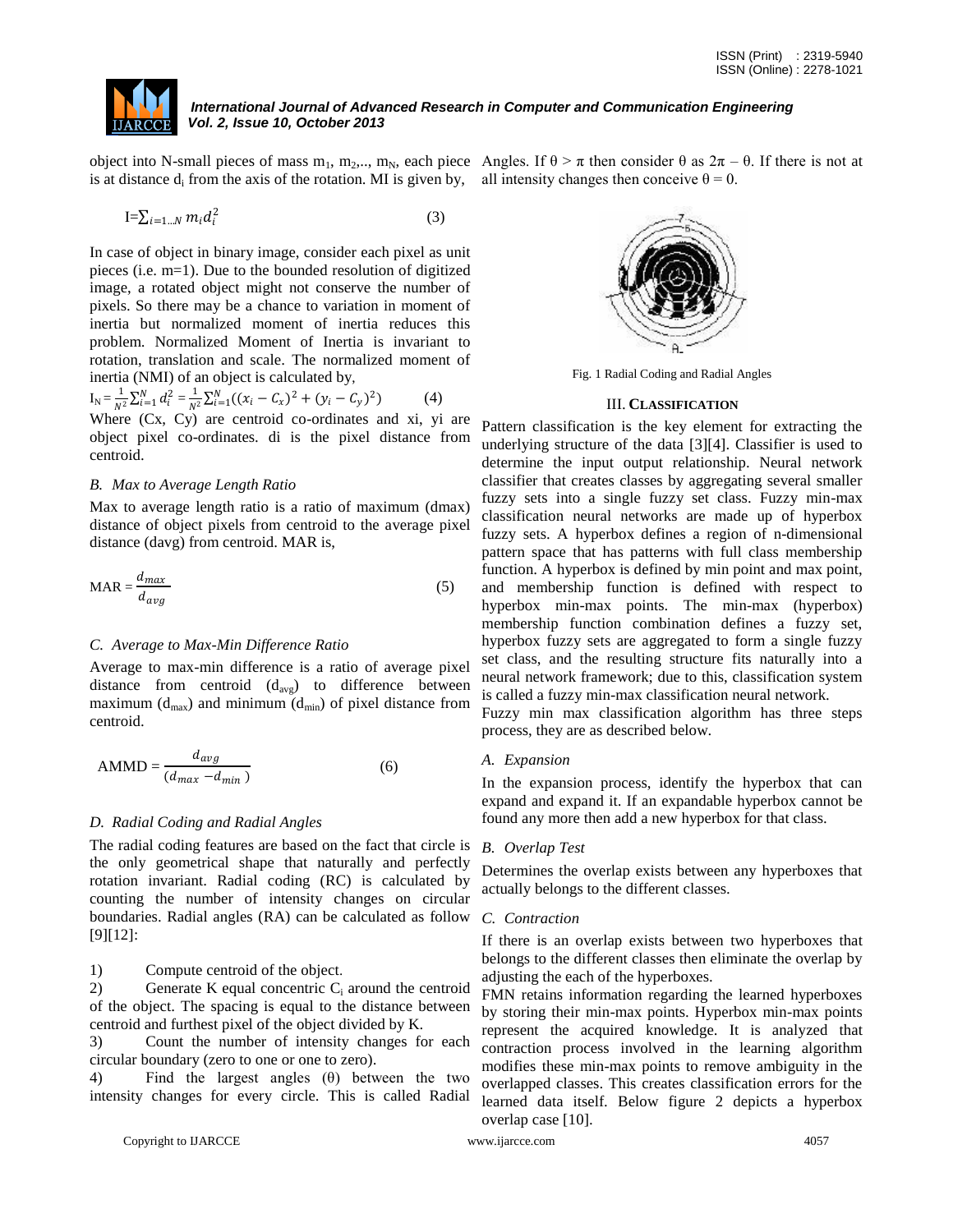

Fig. 3 Partial containment problem

The data shown in figure 4 is used for training FMN classifier; two hyperboxes are created with an overlap. To remove overlap, hyperboxes are contracted. Note that after contraction, training samples B and C are contained in the hyperboxes of classes 1 and 2, respectively. Thus, point C gets full membership of class 2 and partial membership of class 1.



FMCN is capable to approximate the complex topology of data more accurately [2].

#### IV.**COMPENSATORY NEURON ARCHITECTURE**

An object recognition system uses the supervised classification technique with Compensatory neuron architecture. The conception of compensatory neuron is

Copyright to IJARCCE www.ijarcce.com 4058

inspired from the reflex system of human brain which takes over the control in hazardous situation. Compensatory neurons (CNs) imitate this behavior by getting activated whenever a test sample falls into overlapped regions amongst different classes. Compensatory neurons are capable to handle the hyperbox overlap and containment problem efficiently. Fuzzy min-max neural network classifier with compensatory neurons (FMCNs) uses hyperbox fuzzy sets to represent the pattern classes. FMCN is capable to learn the data online in a single pass through with reduced classification and gradation errors. One of the good features of FMCN, its performance is less dependent on the initialization of expansion coefficient, i.e., maximum hyperbox size [7]. The architecture of the FMCN is as showing in below figure 5,

Number of nodes in the input layer is equal to the dimension of applied input vector Ah, where,

 $a_{h1}$  -  $a_{hn}$ : Input samples  $\in I^n$ ,



Fig. 5 FMCN architecture

 $a_1 - a_n$ : Input nodes,

 $b_1 - b_j$ : Classification hyperbox nodes,

 $c_1$  -  $c_k$  : Class nodes,

 $d_1 - d_p$ : Overlap compensation hyperbox nodes,

 $e_1$ -  $e_q$ : Containment compensation hyperbox nodes,

 $o_1$  -  $o_k$  : Overall compensation nodes.

The middle layer neurons and output layer nodes are divided into three parts: Classifying Neuron (CLN), Overlap Compensation Neurons (OCN), and Containment Compensation Neurons (CCN). The connections between an input node and a hyperbox node in the middle layer represent min-max points (V, W). Hyperbox nodes in OCN and CCN sections represent overlap and containment of hyperboxes in CLN section, respectively. All middle layer neurons are created during the training process.

#### *A. Classifying Neurons*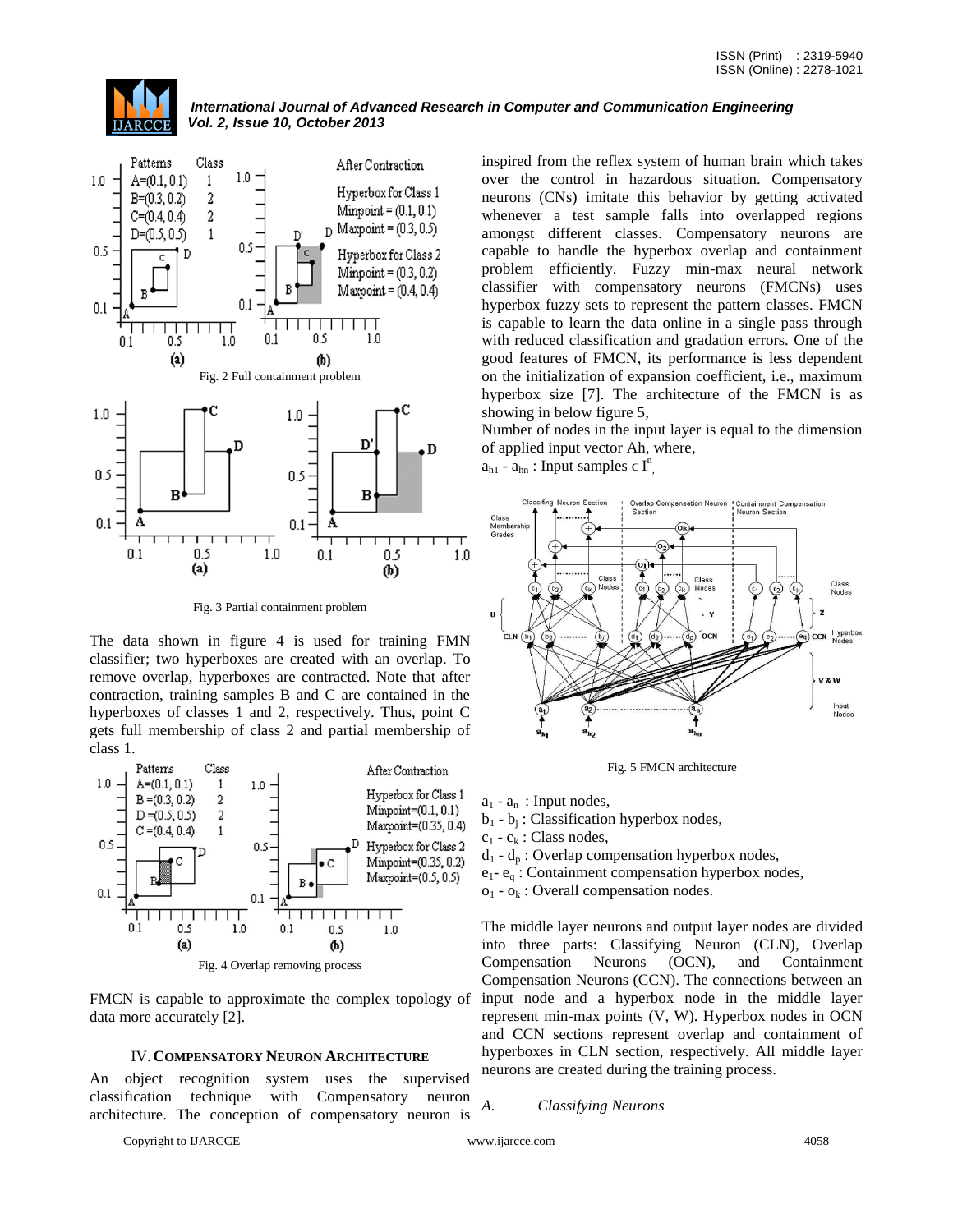

if training sample belongs to class which has not been in the CCN section is as shown in below figure 8. encountered previously or existing hyperboxes of that class cannot be expanded any more to adapt it. Matrix U represents the connections between hyperbox and class nodes in CLN section. Node in classifying section is as shown below,



A connection between a hyperbox node  $b_j$  to a class node  $c_i$ is given by,

$$
u_{ij} = \begin{cases} 1, & if \{b_j \in C_i\} \\ 0, & if \{b_j \notin C_i\} \end{cases}
$$
 (7)

### *B. Overlap Compensation Neurons*

Hyperbox node in the middle layer of OCN sections is created whenever the overlap has been exists. The OCN section takes care of the overlap problem. Matrix Y represents connections between hyperbox and class nodes in OCN section Node in the OCN section is as shown in below figure.



Fig. 7 Node in OCN section

The connection weights from a neuron  $d_p$  to i<sup>th</sup> and j<sup>th</sup> class nodes in OCN section are given by,

$$
y_{ip} \text{ and } y_{jp} = \begin{cases} 1, & \text{if } \{ d_p \in C_i \cap C_i, i \neq j \} \\ 0, & \text{otherwise} \end{cases}
$$
 (8)

#### *C. Containment Compensation Neurons*

A hyperbox node in CCN section is created whenever hyperbox of one class is contained fully or partially within a hyperbox of other class. Matrix Z represents the connection

Copyright to IJARCCE www.ijarcce.com 4059

A hyperbox node in classifying neurons (CLN) is produced between the hyperbox and class nodes in CCN section. Node





$$
z_{iq} = \left\{ \begin{array}{ll} 1, & \text{if } c_j \text{ is contained fully or partially by } C_i, i \neq j \\ 0, & \text{Otherwise} \end{array} \right. \tag{9}
$$

The number of output layer nodes in CLN section is the same as the number of classes learned. The number of class nodes in OCN and CCN section depends on the nature of the overlap the network faces during the training phase.

#### V. **RESULT AND DISCUSSION**

FMCN algorithm is tested on various datasets (MPEG7 and IRIS). The various parameters that have been analyzed like expansion coefficient, sensitivity parameter, rotation, translation and scale invariant features, performance of FMCN, comparative study on FMN, and FMCN.

### *A. Expansion Coefficient*

To understand the effect of expansion coefficient on the hyperbox, various expansion coefficients has been considered and results are carried out. The maximum hyperbox size  $(\theta)$  is the most important user defined parameter which decides how many hyperboxes will be created. Generally, the larger expansion coefficient  $(\theta)$ , the fewer hyperboxes are created. It is as clearly shown in the below table, as the value of the expansion coefficient increases the less no of hyperboxes are created.

Table 1 Expansion Coefficient for MPEG7 dataset

| <b>Expansion</b>      |     | 0.1 |     | 0.3 | 0.4 |  |
|-----------------------|-----|-----|-----|-----|-----|--|
| $Coefficient(\theta)$ |     |     |     |     |     |  |
| <b>Hyperbox</b>       | 691 | 341 | 242 | 86  | 53  |  |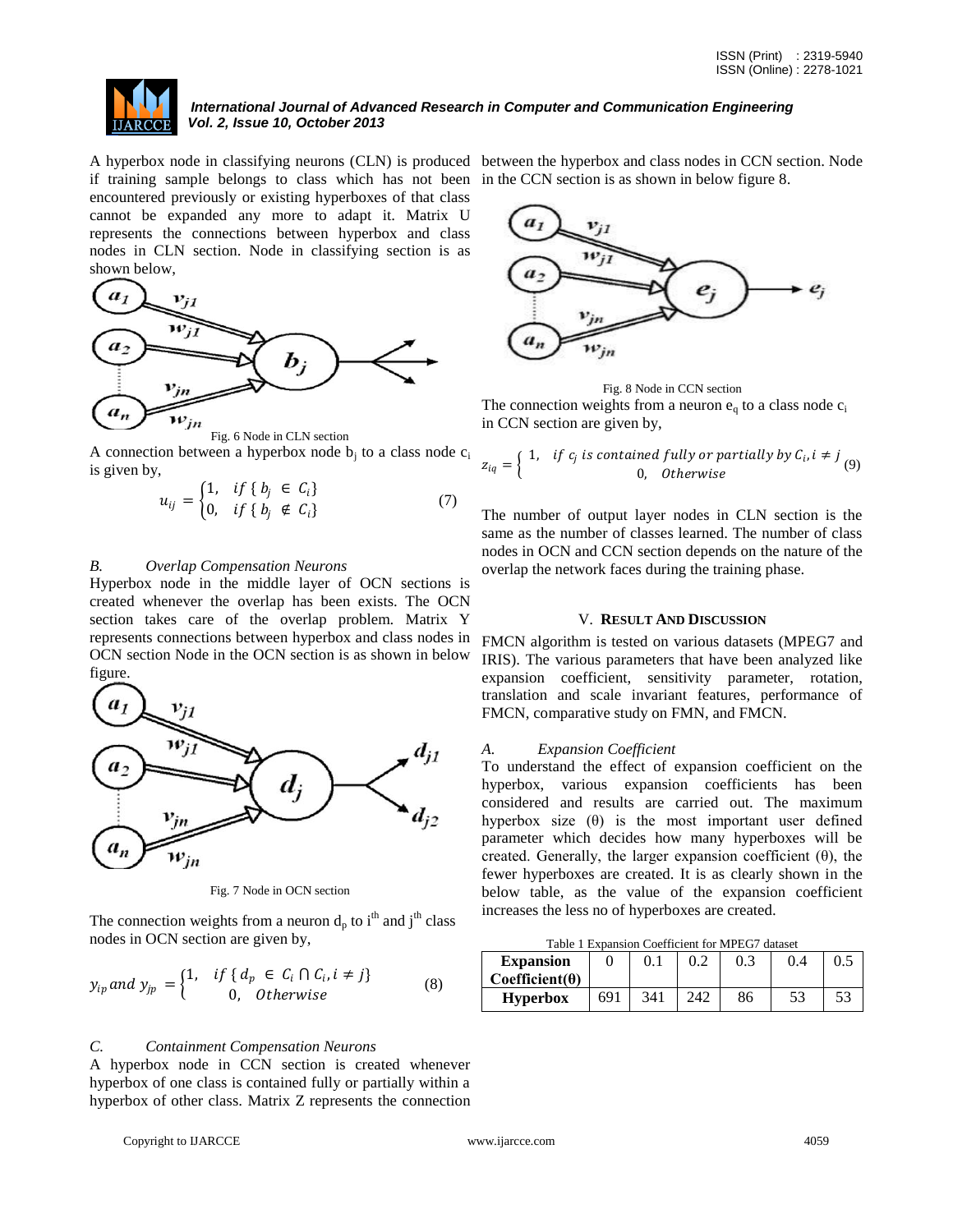

Fig. 9 Expansion Coefficient Analysis on MPEG7 dataset

|  | Table 2 Expansion Coefficient $(\theta)$ for IRIS dataset |  |  |
|--|-----------------------------------------------------------|--|--|

| <b>Expansion</b><br>Coefficient $(\theta)$ |  | 0.3 | 0.5 |
|--------------------------------------------|--|-----|-----|
| <b>Hyperbox</b>                            |  |     |     |

Table 2 shows the expansion coefficient and hyperbox values for IRIS dataset. It is clear that expansion coefficient and hyperbox are inversely related to each other.



Fig. 10 Expansion Coefficient Analysis on IRIS dataset

It is clear from the above figure 9 and figure 10 as the value of the expansion coefficient increases it directly affects the hyperbox. It is as clearly shown in the graph of hyperbox vs. expansion coefficient.

# *B. Sensitivity parameter*

Sensitivity parameter regulates the how fast the membership values decreases as the distance between Ah & Bj increases. As the value of the sensitivity parameter increases the membership values for the hyperbox gradually decreases. The below table show the membership values for the iris dataset.

| <b>Class</b> | <b>Expansion</b><br>coefficient | <b>Sensitivity</b><br><b>Parameter</b> | <b>Membership</b> |
|--------------|---------------------------------|----------------------------------------|-------------------|
| $Bat - 18$   | 0.1                             |                                        | 0.3177            |
| $Bat - 18$   | 0.1                             |                                        | 0.3054            |
| $Bat - 18$   | 0.1                             | 10                                     | 0.2901            |
| $Beetle -10$ | 0.1                             |                                        | 0.3196            |
| Beetle $-10$ | 0.1                             |                                        | 0.3149            |
| Beetle $-10$ | 0.1                             | 10                                     | 0.3090            |



Fig. 11 Sensitivity Parameter Analysis

Figure 11 shows the sensitivity parameter analysis, here as the value of the sensitivity parameter increases the value of the membership gradually decreases. It is as shown in the above figure.

# *C. Analysis of Rotation, Translation and Scale invariant features*

To verify the rotation invariant features, an image has been taken and rotated with the different angles. The below table shows the analysis of NMI, MAR & AMMD features with different rotation.

| Rotation | NMI      | <b>MAR</b> | <b>AMMD</b> |
|----------|----------|------------|-------------|
|          | 0.08     | 1.65       | 0.60        |
| 25       | 0.08     | 1.65       | 0.59        |
| 55       | 0.08     | 1.65       | 0.59        |
| 85       | $0.08\,$ | .65        | 0.59        |

Table 4 Analysis of Rotation invariant features

An image has been rotated with the different angle, it is clear from the above table 4 that features NMI, MAR and AMMD are invariant to rotation.

To check the translation invariant features, different images of the same class has been taken and verified for the translation. The below table shows the analysis of NMI, MAR & AMMD features.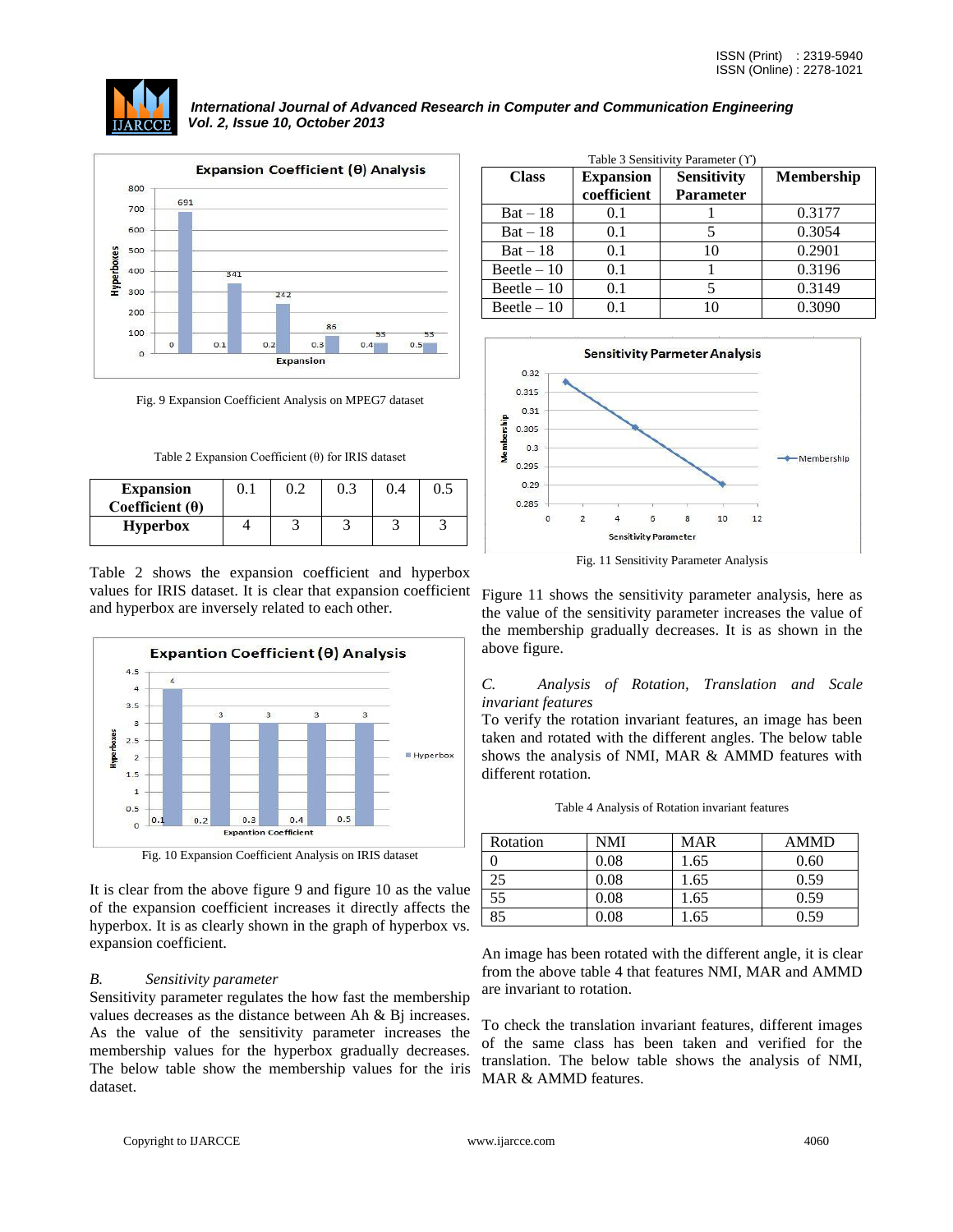

| Table 5 Analysis of Translation invariant features |            |            |             |  |  |
|----------------------------------------------------|------------|------------|-------------|--|--|
| Image                                              | <b>NMI</b> | <b>MAR</b> | <b>AMMD</b> |  |  |
| Carriage                                           | 0.01       | 1.66       | 0.6         |  |  |
| Carriage                                           | 0.01       | 1.7        | 0.6         |  |  |
| Carriage                                           | 0.01       | 1.7        | 0.5         |  |  |
| Carriage                                           | 0.01       | 1.66       | 0.5         |  |  |

Different image has been taken and checked for the translation, it is clear from the above table 5 that features NMI, MAR & AMMD are invariant to translation.

To analyze the scale invariant features, different scale for an image has been taken and verified for the scale. The below table shows the analysis of NMI, MAR & AMMD features.

| Scale | NMI  | <b>MAR</b> | <b>AMMD</b> |
|-------|------|------------|-------------|
| 0.5   | 0.01 | 1.6        | 0.6         |
| 0.6   | 0.01 | 1.6        | 0.6         |
| 0.7   | 0.01 | 1.6        | 0.6         |
| 0.8   | 0.01 | 1.6        | 0.6         |

From the above table 6 it is clear that features NMI, MAR & AMMD are invariant to scale.

# *D. Performance on MPEG7 dataset*

To check the performance of the Fuzzy Min-Max Neural Network with Compensatory Neurons (FMCN) and the Fuzzy Min-Max Neural Network (FMN) on MPEG7 dataset, dataset are divided into two parts namely set  $-$  I and set  $-$  II. Object recognition system is trained with the set  $- I$  and tested with the set  $-$  II. Set  $-$  I indicate the classification result where as set – II indicates recognition result.

1) Complete dataset for training and testing

The complete MPEG7 dataset [15] has been provided for the From the above table 9 it is clear that set-I as well as the setcomplete data for training and testing.

Table 7 Complete data for training and testing

| <b>Classifier</b> | $Set-I$ | $Set - II$ |
|-------------------|---------|------------|
| <b>FMN</b>        | 100%    | 100%       |
| <b>FMCN</b>       | 100%    | 100%       |

From the above table it is clear that set-I as well as the set-II giving the 100% recognition rate for both the classifier FMN and FMCN.

2) 75% of data for training and 25% of data for testing

Copyright to IJARCCE www.ijarcce.com 4061

Randomly selected 75% of the MPEG7 dataset for the training and remaining 25% for the testing. The below table 8 shows the result for training and the testing.

| Table 8 Recognition rate of MPEG7 dataset |  |  |
|-------------------------------------------|--|--|

| <b>Classifier</b> | Set - I | $Set$ - $II$ | Average<br>Recognition<br>Rate |
|-------------------|---------|--------------|--------------------------------|
| <b>FMN</b>        | 100%    | 80%          | 90%                            |
| <b>FMCN</b>       | 100%    | 84%          | 92%                            |

Above table clearly clarifies that FMCN is recognizing the images more efficiently than the FMN classifier. Rate of FMN classifier is 80 while FMCN recognizing the 84 images.

# *E. Performance on IRIS dataset*

To check the performance of the Fuzzy Min-Max Neural Network with Compensatory Neurons (FMCN) and the Fuzzy Min-Max Neural Network (FMN) on IRIS dataset, various data size has been taken and results are carried out.

1) Complete dataset for training and testing

The complete widely available IRIS dataset obtained from the University of California at Irvine (UCI) repository of machine learning database has been provided for the training and testing. Below table shows the result.

Table 9 Complete data for training and testing

| <b>Classifier</b> | Set - I | Set - II |
|-------------------|---------|----------|
| <b>FMN</b>        | 100%    | 100%     |
| <b>FMCN</b>       | 100%    | 100%     |

training and testing. The below table 7 shows the result of II giving the 100% recognition rate for both the classifier FMN and FMCN.

> 2) 75% of data for training and 25% of data for testing Randomly selected 75% of the IRIS dataset for the training and remaining 25% for the testing. The below table 10 shows the result for training and the testing.

| <b>Classifier</b> | $Set-I$ | Set - II | Average<br><b>Recognition Rate</b> |
|-------------------|---------|----------|------------------------------------|
| <b>FMN</b>        | 100%    | 97%      | 98.5%                              |
| <b>FMCN</b>       | 100\%   | 100%     | 100%                               |